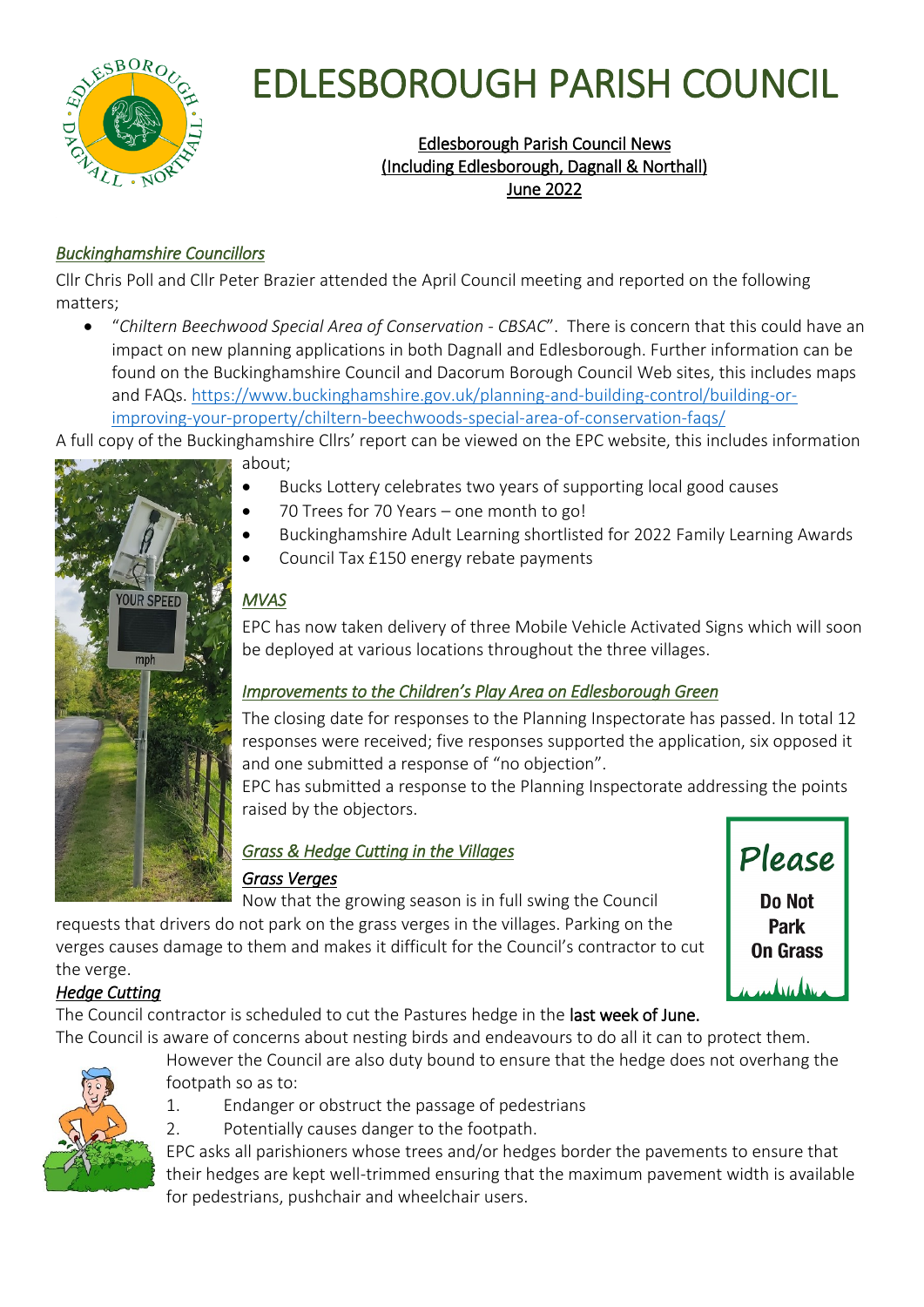### *Hedgehog Highways*

As part of EPC's "Rewilding Project" the Council has purchased 50 "Hedgehog Highway Surrounds." A "Hedgehog Highway" is a 5 inch gap in a fence or wall allowing access for Hedgehogs. This is essential in the battle to prevent the extinction of our endangered spiky friends.

This gap allows hedgehogs to:

- \* Forage for food
- \* Meet mates to breed
- \* Access nesting sites

Cllr Trish Owen will facilitate distributing these Hedgehog Highway Surrounds -

free of charge - throughout the Parish. If the project proves popular the Council may purchase more "Hedgehog Highways Surrounds" for which a small charge will be made. More information about helping hedgehogs and the scheme can be found at [www.hedgehogsrus.co.uk](http://www.hedgehogsrus.co.uk/)

#### *EDaN Community Car Service*

This is a group of local volunteers who support parishioners with journeys to hospital etc. The group which has been inactive due to Covid 19 has now resumed.

The group is in need of more volunteer drivers. Any parishioner interested in using the service or volunteering should contact the co-ordinator Peter Williams via email at [peterw500@aol.com](mailto:peterw500@aol.com) or on 01442 842506.

The EdleFest dates for 2022 have been confirmed as 10<sup>th</sup> and  $\left| 11^{\text{th}}$  June. More information and tickets are available via the EdleFest defest website<https://edlefest.site123.me/>

### *EDaN Beautification Team*

The EDaN Beautification Team continue to work hard tending to the various planters in the villages of Edlesborough, Dagnall and Northall which are all looking lovely.

Do you enjoy gardening and have some time to spare?

The EDaN Beautification Team is running low on volunteers for the tidying and watering of these planters. Anyone interested in getting involved or helping out with the watering should contact Mrs Christine Yates on 01525 220739 o[r chris@brooklyns.org.uk](mailto:chris@brooklyns.org.uk) 

#### *Speedwatch & EDaN Traffic Management*

Thames Valley Police have relaunched and restarted their Community Speedwatch – more information can be found at [Restart and relaunch for Community Speedwatch](https://www.thamesvalley-pcc.gov.uk/news-and-events/thamesvalley-pcc-news/2021/03/restart-and-relaunch-for-community-speedwatch-in-2021/)  [in 2021 · Thames Valley Police & Crime Commissioner \(thamesvalley-pcc.gov.uk\)](https://www.thamesvalley-pcc.gov.uk/news-and-events/thamesvalley-pcc-news/2021/03/restart-and-relaunch-for-community-speedwatch-in-2021/) Any parishioner interested in becoming involved with the EDaN Community Speedwatch

for Edlesborough Parish should contact Cllr Alan Williams via email at [alan.williams@edlesborough](mailto:alan.williams@edlesborough-pc.gov.uk)[pc.gov.uk](mailto:alan.williams@edlesborough-pc.gov.uk) or on 07828 398371

#### *Council Meetings*

The next Edlesborough Parish Council Meetings will take place on:

- Thursday 16th June 2022 Edlesborough Memorial Hall
- Thursday 21<sup>st</sup> July 2022 Edlesborough Memorial Hall

The meetings will commence at 7:30pm.